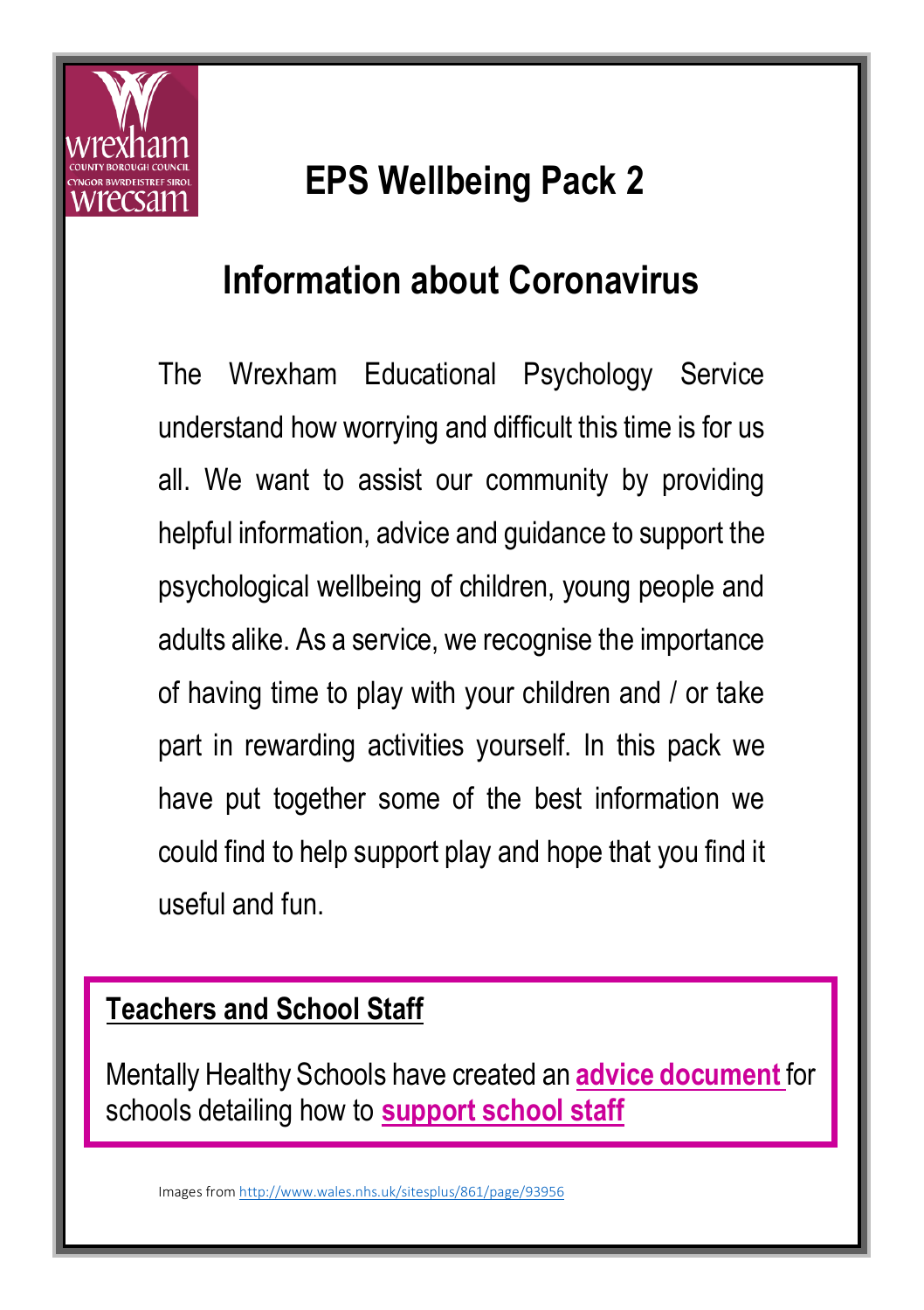

# **Staying Happy, Healthy and Hopeful**

The **NHS** have produced a very informative guide to **take [care of mind and body](https://www.nhs.uk/oneyou/every-mind-matters/coronavirus-covid-19-staying-at-home-tips/)** which provides practical tips on how to stay physically and mentally healthy in isolation.

**5 Ways to Wellbeing** have created a fun, family friendly **[Healthy Family Challenge](https://bcuhb.nhs.wales/health-information-advice/5-ways-to-wellbeing/downloadable-resources/5-ways-resources/healthy-family-challenge-phw-bilingual-download-pdf/)** to help instil healthy habits such as reduced screen time, physical activity and healthy diet.

**Action for Happiness** have devised an **[Active](https://www.actionforhappiness.org/media/865777/april_2020.pdf)  [Coping Calendar](https://www.actionforhappiness.org/media/865777/april_2020.pdf)** with daily actions to help look after ourselves and each other as we face this global crisis together

**ELSA-Support** have created a **[14 day challenge](https://www.elsa-support.co.uk/wp-content/uploads/2020/03/Coronavirus-home-challenge.pdf)** that includes activities to help and support your child's emotional well-being.

**Long Creations** have devised a **[Time Capsule](https://drive.google.com/file/d/1MaM2RBrqyDeyKFCG8impDgfuZ8a2tIZ-/view?fbclid=IwAR06aH4N3v3SDHKPA4EsfVah9-TypkyTbDfG8PSe67Eutgv5JDaXeSvHZw8)** activity that encourages children to recognise their emotions and helps inspire hope by discussing plans for life after Coronavirus.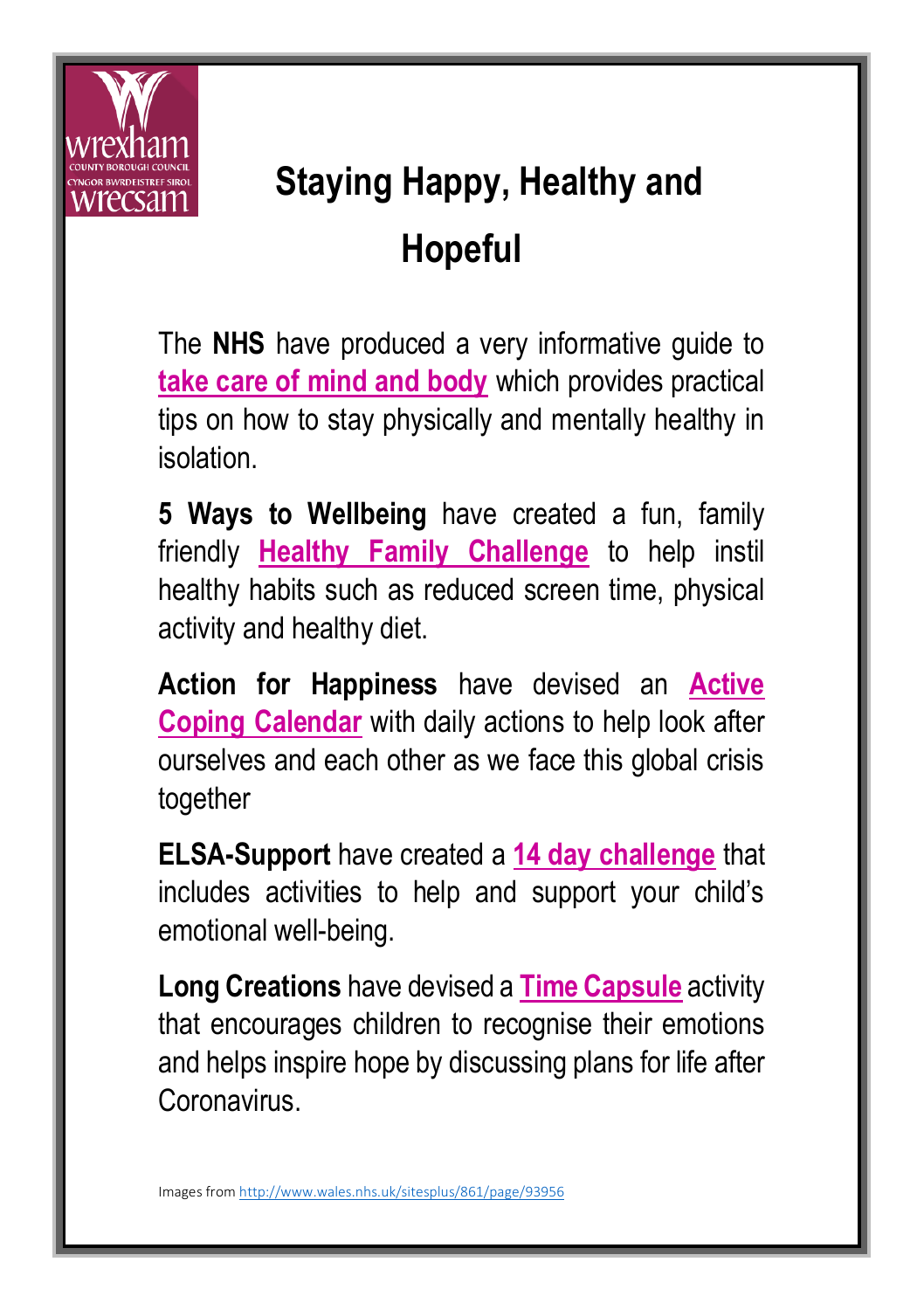

## **Play for All**

During times of uncertainty and isolation, play helps children of all ages recover a sense of normality. It allows children to make meaning of what is happening to them, and enable them to experience fun and joy.

Our colleagues in **Neath Port Talbot** and **Doncaster EPS** have created informative resources for **[Early](https://drive.google.com/file/d/1Fg7SEAzB8ntiLjCzEdLeRpZuQHRwTje5/view?usp=sharing)  [Years](https://drive.google.com/file/d/1Fg7SEAzB8ntiLjCzEdLeRpZuQHRwTje5/view?usp=sharing)** and **[Primary](https://drive.google.com/file/d/1yJ04LMHJBKRqLaK1RT20rlF9lnD5Ng65/view?usp=sharing)** aged children that include a wide range of play-based activities.

**My Kids Time** have listed 50 **[play activities by age](https://www.mykidstime.com/things-to-do/50-simple-rainy-day-activities-for-kids-by-age/)** that could be played indoors during isolation.

**Play Wales** and **Playful Childhoods** have created practical guides that stress the importance and value of play as well as providing great ideas for **[general](https://www.playwales.org.uk/login/uploaded/documents/play%20areas/Playing%20actively%20in%20and%20around%20the%20home.pdf)** and **[indoor play](https://www.playfulchildhoods.wales/Handlers/Download.ashx?IDMF=235868bc-37c8-427c-b2b2-e8a5a8c6b40b)**.

Coronavirus has, as with all of us, disrupted the **[norm](http://www.jkp.com/jkpblog/2020/04/how-has-corona-virus-changed-a-teens-world/)  [for teens](http://www.jkp.com/jkpblog/2020/04/how-has-corona-virus-changed-a-teens-world/)** and older children. **Playful Wales** state play is an **[important](https://www.playwales.org.uk/login/uploaded/documents/INFORMATION%20SHEETS/Older%20children%20play%20too.pdf)** method to manage these changes. See the **My Kids Time** link for older child and teenfriendly activities.